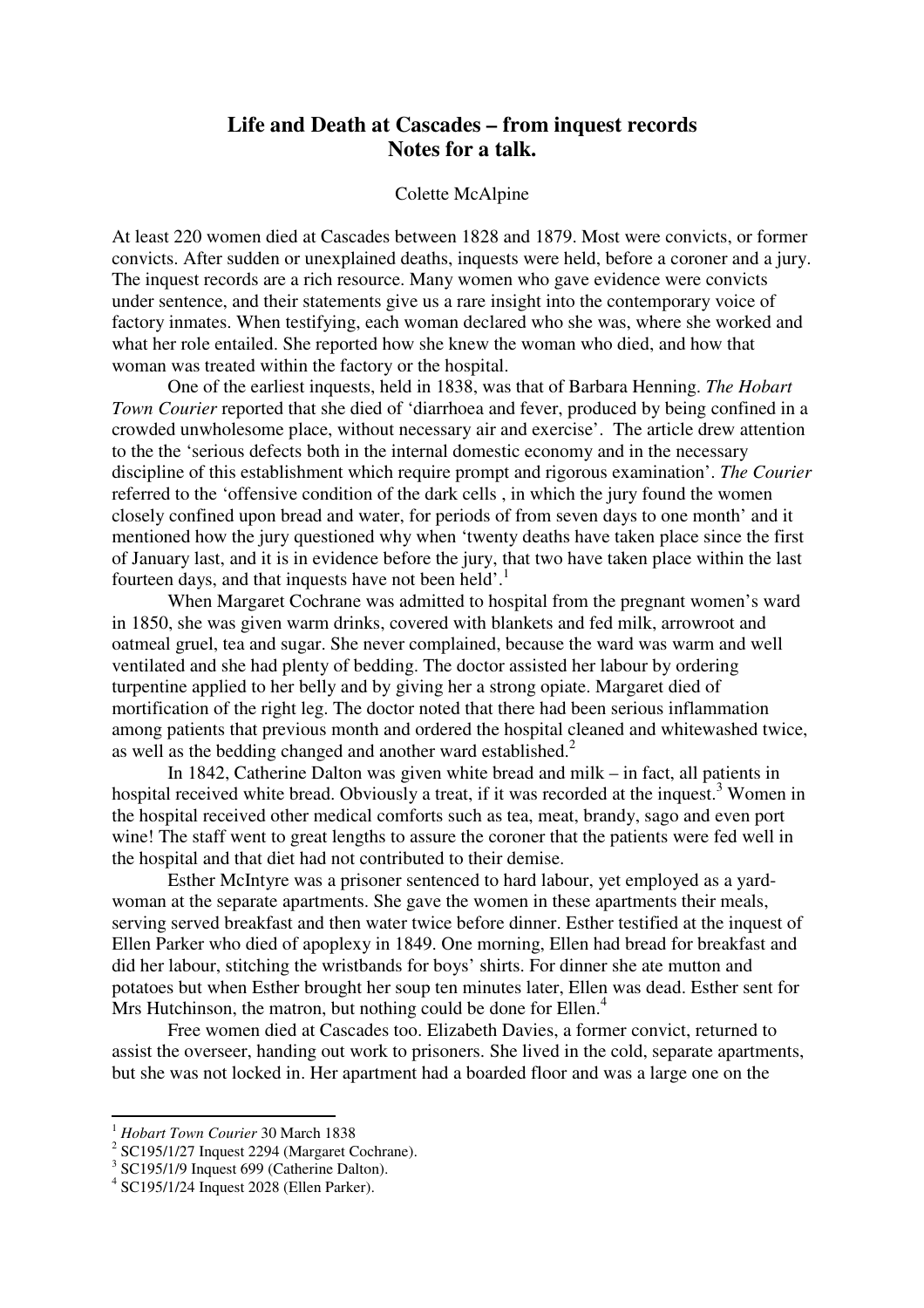upper tier. She said preferred it there to being in the yards. Elizabeth was given the normal rations – but to help her typhoid symptoms, she was given porter. It did not help her much.<sup>5</sup>

#### **Illnesses and treatments**

Women died at Cascades from the complications of childbirth, venereal disease, diarrhoea, fever, typhus, cholera, dysentery, cancer, tuberculosis, and consumption among other illnesses. In 1838, the Coroner, Josiah Spode, reported on the death of Elizabeth Johns from 'venereal infection'. He commented that a great many females at the Factory had this infection and he was concerned that they might spread the disease whilst assigned in the community. Ann McKenzie, who was working in the nursery looking after her own child, alerted the doctor to Elizabeth's affliction and the doctor noted that Elizabeth had covered up her symptoms.<sup>6</sup> Given the attitude of the coroner, are we surprised?

Catherine Dalton died of diarrhoea in 1842, and although only 25, apparently she looked between 40 and 50. The surgeon, William Dermer, recorded that her 'dissipated life' was a factor in her death. Mary Budgett, who spent six weeks in hospital with Catherine, testified that Catherine led a 'dissipated life' and 'drank a great deal'.<sup>7</sup> Several inquests in the 1840s followed a similar pattern. The staff reported that 'she was a hard drinker', 'led a dissipated life', and' her constitution destroyed' by 'previous habits of intemperance'.

The inquests of these convict women afforded both staff and coroners the opportunity to pass judgement on them, particularly for drunkenness, dissolution and dissipation. These women died from corruption, and not because of ill treatment or hard usage at the Factory! Dr Dermer blamed Mary Ann Meacham for her own death. She died of cold, and neglect on her own part for not applying for medical assistance sooner. After all, Dr Dermer was at the Factory hospital every day and often twice a day.<sup>8</sup> What was to stop her?

Dr Dermer also recorded that Sarah Dogherty died in 1845 from typhus fever, brought on by 'the weather and the debilitated state of her constitution, arising from her dissipated life and constant use of ardent spirits'. He made no mention of the fact that she was serving sentence of six months' hard labour for giving birth to an illegitimate child.<sup>9</sup>

#### **Caring for the dying**

Catherine Cahill died after childbirth in 1846. Anne Stevens was a nurse at the Cascades when Catherine was returned there to give birth. Doctors Casey and Bedford attended Catherine and Mrs Hutchinson sat with her most of the afternoon. Anne, who had been a nurse in England, was satisfied that Catherine was 'treated with every attention'.<sup>10</sup>

Julia Salt was warder of the hospital in 1857 when Catherine Murphy died of syphilitic rheumatism. Julia testified that the ward was 'warm and well ventilated', that there was 'no deficiency in fuel or bedding' and 'no restrictions as to the quality of bedding used in the hospital'. Catherine received comforts like arrowroot, milk, wine, gin and meat. Sometimes she had eggs. She spent months in hospital under medical treatment, doing no work. Her doctor reported that she never complained of ill usage or neglect.<sup>11</sup> I see a pattern here – and the pattern continued.

In 1852, Rebecca Daynes was under sentence of hard labour having been caught trying to abscond on a vessel bound for Port Phillip, where she hoped to join her husband. She was housed in G Division at Cascades when she was moved to the hospital in labour to

l

<sup>&</sup>lt;sup>5</sup> SC195/1/24 Inquest 2097 (Elizabeth Davies).

<sup>6</sup> TAHO, CSO 5/109/2456 pp.351–356.

<sup>7</sup> SC195/1/9 Inquest 699 (Catherine Dalton)

<sup>8</sup> SC195/1/13 Inquest 1092 (Mary Ann Meacham).

<sup>9</sup> *Courier*, 13 March 1845.

<sup>10</sup> SC195/1/17 Inquest 1413 (Catherine Cahill).

 $11$  SC195/1/40 Inquest 3959 (Catherine Murphy).